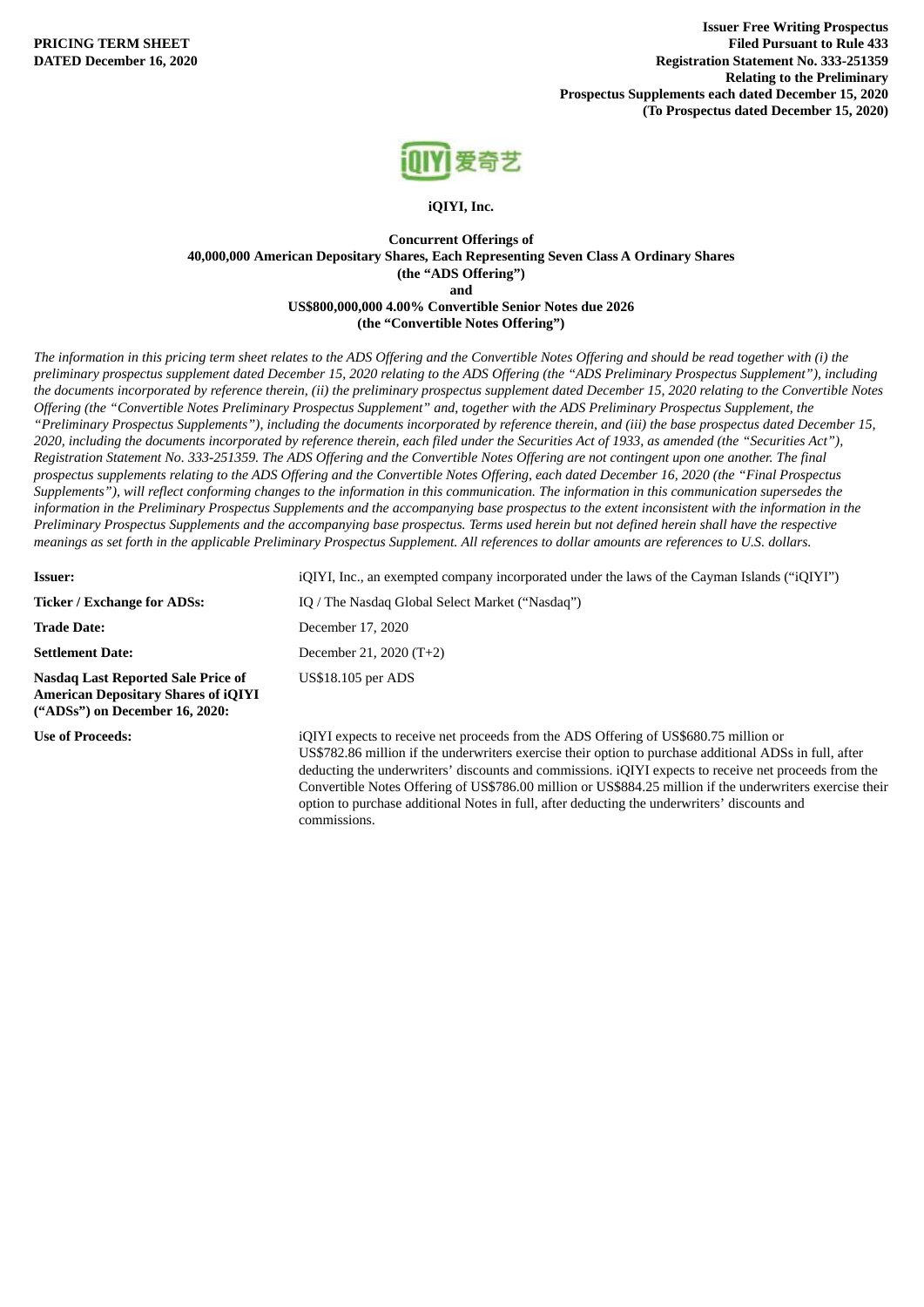|                                                                             | iQIYI expects to use the net proceeds from the ADS Offering and the Convertible Notes Offering to<br>expand and enhance its content offerings, to strengthen its technologies, and for working capital and<br>other general corporate purposes.                                                                                                                                                                    |              |                    |  |  |  |  |  |
|-----------------------------------------------------------------------------|--------------------------------------------------------------------------------------------------------------------------------------------------------------------------------------------------------------------------------------------------------------------------------------------------------------------------------------------------------------------------------------------------------------------|--------------|--------------------|--|--|--|--|--|
|                                                                             | The foregoing represents iQIYI's current intentions to use and allocate the net proceeds of the offerings<br>based upon its present plans and business conditions. iQIYI's management, however, will have<br>significant flexibility and discretion to apply these net proceeds. If an unforeseen event occurs or<br>business conditions change, iQIYI may use these proceeds differently than as described above. |              |                    |  |  |  |  |  |
|                                                                             | <b>ADS Offering</b>                                                                                                                                                                                                                                                                                                                                                                                                |              |                    |  |  |  |  |  |
| <b>Number of ADSs Offered by iQIYI:</b>                                     | 40,000,000 ADSs (or an aggregate of 46,000,000 ADSs if the underwriters of the ADS Offering exercise<br>their option to purchase additional ADSs in full).                                                                                                                                                                                                                                                         |              |                    |  |  |  |  |  |
| <b>Public Offering Price, Underwriting</b><br><b>Discount and Proceeds:</b> | The following table shows the public offering price, underwriting discounts and commissions and<br>proceeds to iQIYI in the ADS Offering:                                                                                                                                                                                                                                                                          |              |                    |  |  |  |  |  |
|                                                                             |                                                                                                                                                                                                                                                                                                                                                                                                                    | Per AD       | Total              |  |  |  |  |  |
|                                                                             | <b>Public Offering Price</b>                                                                                                                                                                                                                                                                                                                                                                                       | US\$ 17.500  | US\$700,000,000.00 |  |  |  |  |  |
|                                                                             | <b>Underwriting Discounts and Commissions</b>                                                                                                                                                                                                                                                                                                                                                                      | US\$ 0.48125 | US\$ 19,250,000.00 |  |  |  |  |  |
|                                                                             | Proceeds to iQIYI (before expenses)                                                                                                                                                                                                                                                                                                                                                                                | US\$17,01875 | US\$680,750,000.00 |  |  |  |  |  |
| <b>Joint Book-Running Managers:</b>                                         | Goldman Sachs (Asia) L.L.C.<br>BofA Securities, Inc.<br>J.P. Morgan Securities LLC                                                                                                                                                                                                                                                                                                                                 |              |                    |  |  |  |  |  |
| <b>CUSIP:</b>                                                               | 46267X108                                                                                                                                                                                                                                                                                                                                                                                                          |              |                    |  |  |  |  |  |
| ISIN:                                                                       | US46267X1081                                                                                                                                                                                                                                                                                                                                                                                                       |              |                    |  |  |  |  |  |
| ADSs Outstanding Immediately after the<br><b>ADS Offering:</b>              | 323,165,317 ADSs (or 329,165,317 ADSs if the underwriters of the ADS Offering exercise their option<br>to purchase additional ADSs in full).                                                                                                                                                                                                                                                                       |              |                    |  |  |  |  |  |
|                                                                             | <b>Convertible Notes Offering</b>                                                                                                                                                                                                                                                                                                                                                                                  |              |                    |  |  |  |  |  |
| <b>Title of Securities:</b>                                                 | 4.00% Convertible Senior Notes due 2026 (the "Notes")                                                                                                                                                                                                                                                                                                                                                              |              |                    |  |  |  |  |  |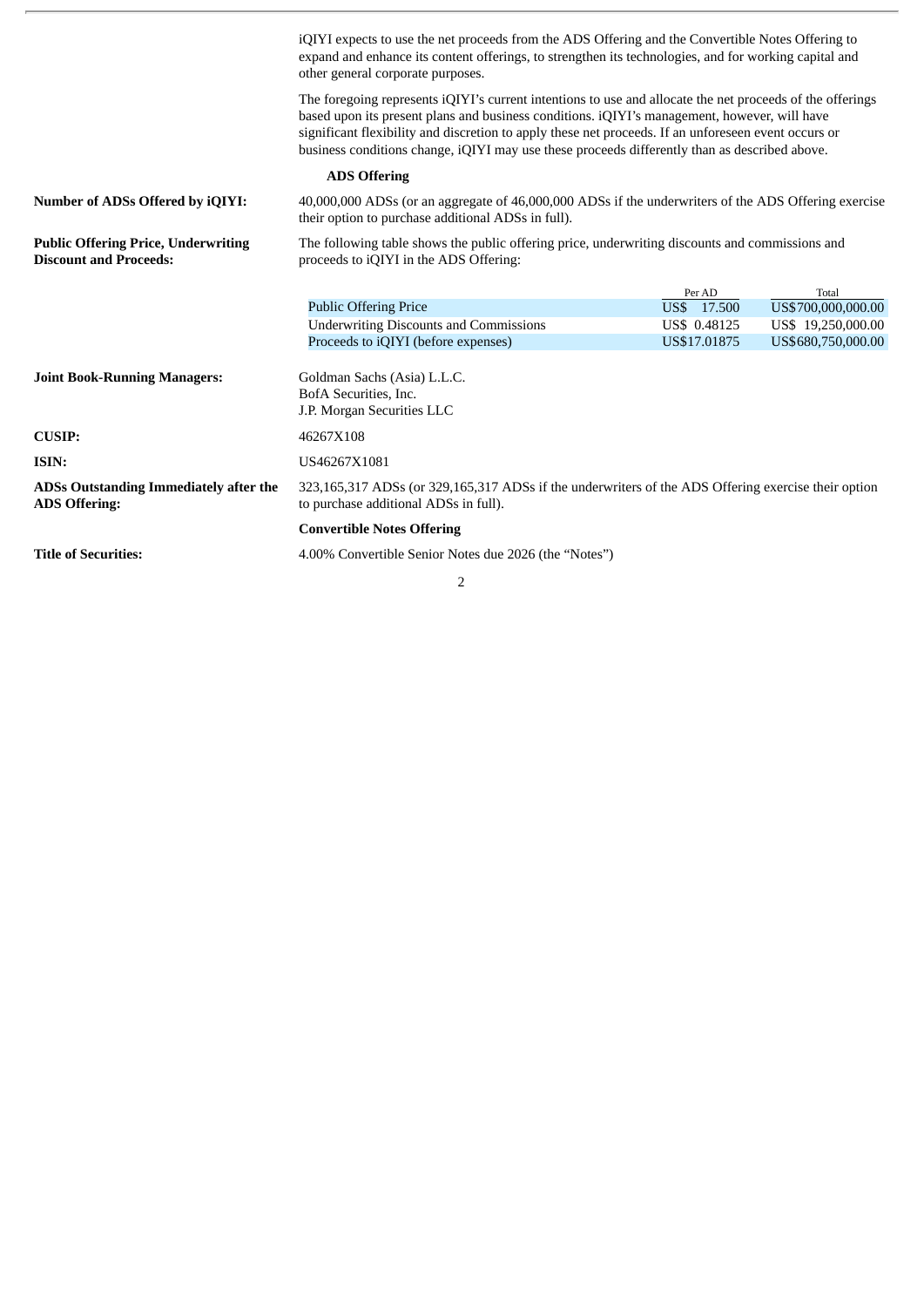| <b>Aggregate Principal Amount of Notes</b><br>Offered:                       | US\$800,000,000 aggregate principal amount of Notes (or US\$900,000,000 aggregate principal amount if<br>the underwriters of the Convertible Notes Offering exercise their option to purchase additional Notes in<br>full). |               |                    |  |  |  |  |  |  |
|------------------------------------------------------------------------------|-----------------------------------------------------------------------------------------------------------------------------------------------------------------------------------------------------------------------------|---------------|--------------------|--|--|--|--|--|--|
| <b>Interest Rate:</b>                                                        | The Notes will bear interest at a rate equal to 4.00% per year from and including the Settlement Date.                                                                                                                      |               |                    |  |  |  |  |  |  |
| <b>Conversion Premium:</b>                                                   | Approximately 27.5% above the public offering price per ADS in the ADS Offering.                                                                                                                                            |               |                    |  |  |  |  |  |  |
| <b>Initial Conversion Price:</b>                                             | Approximately US\$22.31 per ADS.                                                                                                                                                                                            |               |                    |  |  |  |  |  |  |
| <b>Initial Conversion Rate:</b>                                              | 44.8179 ADSs per US\$1,000 principal amount of the Notes.                                                                                                                                                                   |               |                    |  |  |  |  |  |  |
| <b>Interest Payment Dates:</b>                                               | June 15 and December 15 of each year, beginning on June 15, 2021.                                                                                                                                                           |               |                    |  |  |  |  |  |  |
| <b>Maturity Date:</b>                                                        | December 15, 2026, unless earlier repurchased, redeemed or converted.                                                                                                                                                       |               |                    |  |  |  |  |  |  |
| <b>Joint Book-Running Managers:</b>                                          | Goldman Sachs (Asia) L.L.C.<br>BofA Securities, Inc.<br>J.P. Morgan Securities LLC                                                                                                                                          |               |                    |  |  |  |  |  |  |
| <b>CUSIP:</b>                                                                | 46267X AE8                                                                                                                                                                                                                  |               |                    |  |  |  |  |  |  |
| ISIN:                                                                        | US46267XAE85                                                                                                                                                                                                                |               |                    |  |  |  |  |  |  |
| <b>Public Offering Price, Underwriting</b><br><b>Discounts and Proceeds:</b> | The following table shows the public offering price, underwriting discounts and commissions and<br>proceeds to iQIYI in the Convertible Notes Offering:                                                                     |               |                    |  |  |  |  |  |  |
|                                                                              |                                                                                                                                                                                                                             | Per Note      | Total              |  |  |  |  |  |  |
|                                                                              | Public Offering Price(1)                                                                                                                                                                                                    | US\$1,000.00  | US\$800,000,000.00 |  |  |  |  |  |  |
|                                                                              | <b>Underwriting Discounts</b>                                                                                                                                                                                               | US\$<br>17.50 | US\$ 14,000,000.00 |  |  |  |  |  |  |
|                                                                              | Proceeds to iQIYI (before expenses)<br>US\$ 982.50<br>US\$786,000,000.00                                                                                                                                                    |               |                    |  |  |  |  |  |  |
|                                                                              |                                                                                                                                                                                                                             |               |                    |  |  |  |  |  |  |
|                                                                              | Plus accrued interest, if any, from the Settlement Date.<br>(1)                                                                                                                                                             |               |                    |  |  |  |  |  |  |
| <b>Repurchase of Notes by iQIYI at the</b><br><b>Option of the Holder:</b>   | Holders of the Notes have the right to require iQIYI to repurchase for cash all or part of their Notes on<br>August 1, 2024 at a repurchase price equal to 100% of the principal amount of the Notes to be                  |               |                    |  |  |  |  |  |  |

August 1, 2024 at a repurchase price equal to 100% of the principal amount of the Notes to be repurchased, *plus* accrued and unpaid interest to, but excluding, the repurchase date. See "Description of the Notes—Repurchase of Notes by Us at the Option of the Holder" in the Convertible Notes Preliminary Prospectus Supplement.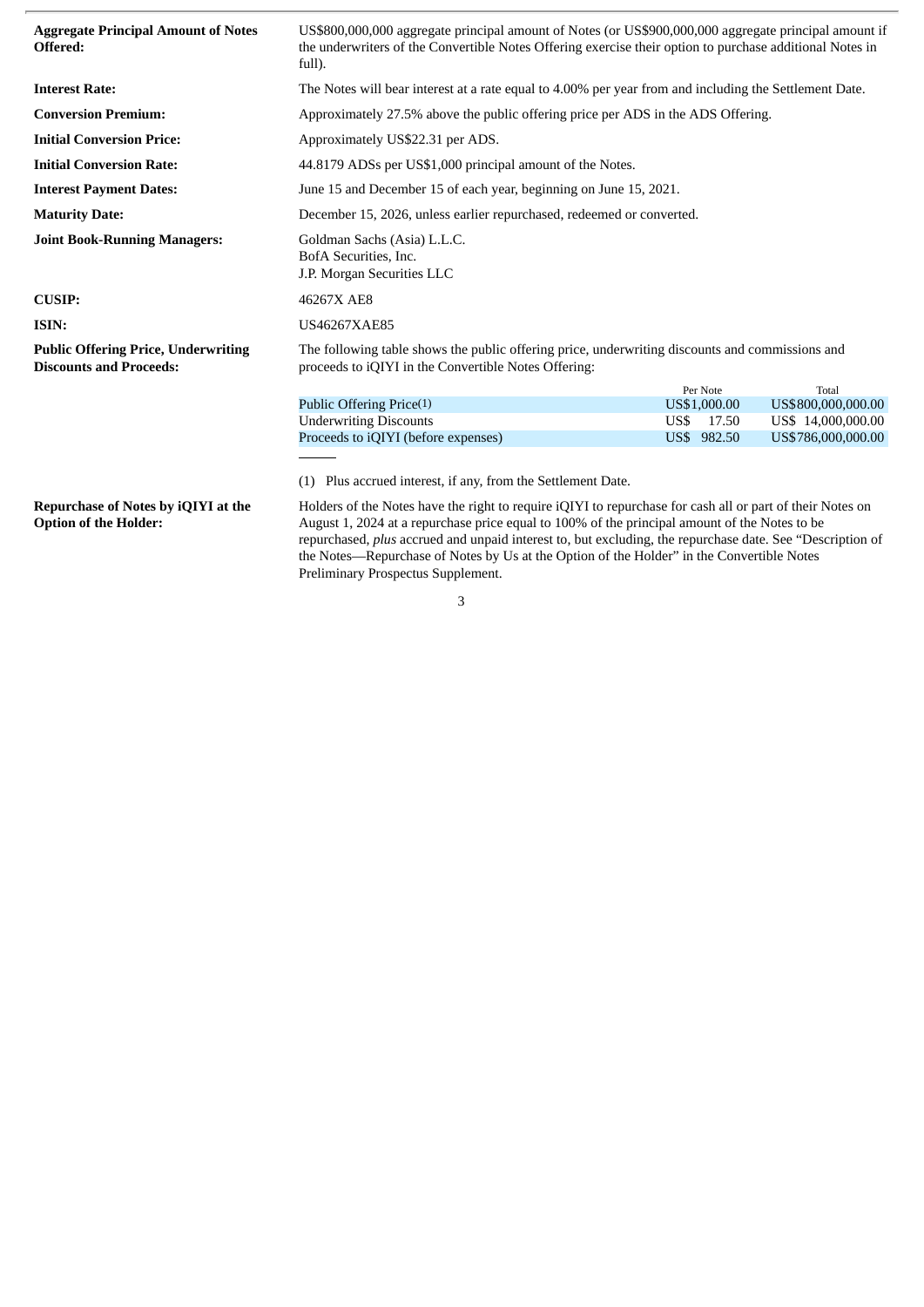| <b>Optional Redemption for Changes in the</b><br><b>Tax Laws of the Relevant Taxing</b><br>Jurisdiction: | If iQIYI has, or on the next interest payment date would, become obligated to pay any additional<br>amounts as a result of (i) any change or amendment on or after the date hereof in the laws or any rules or<br>regulations of a relevant taxing jurisdiction, or (ii) any change on or after the date hereof in an<br>interpretation, administration or application of such laws, rules or regulations, as further described under<br>"Description of the Notes—Optional Redemption for Changes in the Tax Laws of the Relevant Taxing<br>Jurisdiction" in the Convertible Notes Preliminary Prospectus Supplement, iQIYI may, at its option,<br>redeem all but not part of the Notes at a redemption price equal to 100% of the principal amount of the<br>Notes to be redeemed plus accrued and unpaid interest, if any, to, but not including, the redemption date<br>and any additional amounts with respect to such redemption price.                                                                                                                                                                                                                                                                                                                                     |  |  |  |  |  |  |
|----------------------------------------------------------------------------------------------------------|-----------------------------------------------------------------------------------------------------------------------------------------------------------------------------------------------------------------------------------------------------------------------------------------------------------------------------------------------------------------------------------------------------------------------------------------------------------------------------------------------------------------------------------------------------------------------------------------------------------------------------------------------------------------------------------------------------------------------------------------------------------------------------------------------------------------------------------------------------------------------------------------------------------------------------------------------------------------------------------------------------------------------------------------------------------------------------------------------------------------------------------------------------------------------------------------------------------------------------------------------------------------------------------|--|--|--|--|--|--|
|                                                                                                          | Upon iQIYI giving a notice of redemption, a holder may elect not to have its Notes redeemed, in which<br>case such holder would not be entitled to receive the additional amounts referred to in "Description of the<br>Notes-Additional Amounts" in the Convertible Notes Preliminary Prospectus Supplement after the<br>redemption date.                                                                                                                                                                                                                                                                                                                                                                                                                                                                                                                                                                                                                                                                                                                                                                                                                                                                                                                                        |  |  |  |  |  |  |
|                                                                                                          | iQIYI may not otherwise redeem the Notes prior to maturity.                                                                                                                                                                                                                                                                                                                                                                                                                                                                                                                                                                                                                                                                                                                                                                                                                                                                                                                                                                                                                                                                                                                                                                                                                       |  |  |  |  |  |  |
| <b>Fundamental Change:</b>                                                                               | If iQIYI undergoes a "fundamental change" (as defined in the Convertible Notes Preliminary Prospectus<br>Supplement under "Description of the Notes—Fundamental Change Permits Holders to Require Us to<br>Repurchase Notes"), subject to certain conditions, holders may require iQIYI to repurchase for cash all<br>or part of their Notes in principal amounts of US\$1,000 or an integral multiple thereof. The fundamental<br>change repurchase price will be equal to 100% of the principal amount of the Notes to be repurchased,<br>plus accrued and unpaid interest to, but excluding, the fundamental change repurchase date. See<br>"Description of the Notes—Fundamental Change Permits Holders to Require Us to Repurchase Notes"<br>in the Convertible Notes Preliminary Prospectus Supplement.                                                                                                                                                                                                                                                                                                                                                                                                                                                                     |  |  |  |  |  |  |
| <b>Additional Amounts:</b>                                                                               | All payments and deliveries made by, or on behalf of, iQIYI or any successor to iQIYI under or with<br>respect to the Notes, including, but not limited to, payments of principal (including, if applicable, the<br>redemption price, the repurchase price and the fundamental change repurchase price), payments of<br>interest and payments of cash and/or deliveries of ADSs (together with payments of cash for any<br>fractional ADS, if applicable) upon conversion, will be made without withholding or deduction, unless<br>such withholding or deduction is required by law or by regulation or governmental policy having the<br>force of law. In the event that any such withholding or deduction is so required by certain jurisdictions,<br>iQIYI will pay such additional amounts as may be necessary to ensure that the net amount received by<br>the holders of the Notes after such withholding or deduction (and after deducting any taxes on the<br>additional amounts) will equal the amounts that would have been received by such holders had no such<br>withholding or deduction been required, subject to certain exceptions set forth under "Description of the<br>Notes—Additional Amounts" in the Convertible Notes Preliminary Prospectus Supplement. |  |  |  |  |  |  |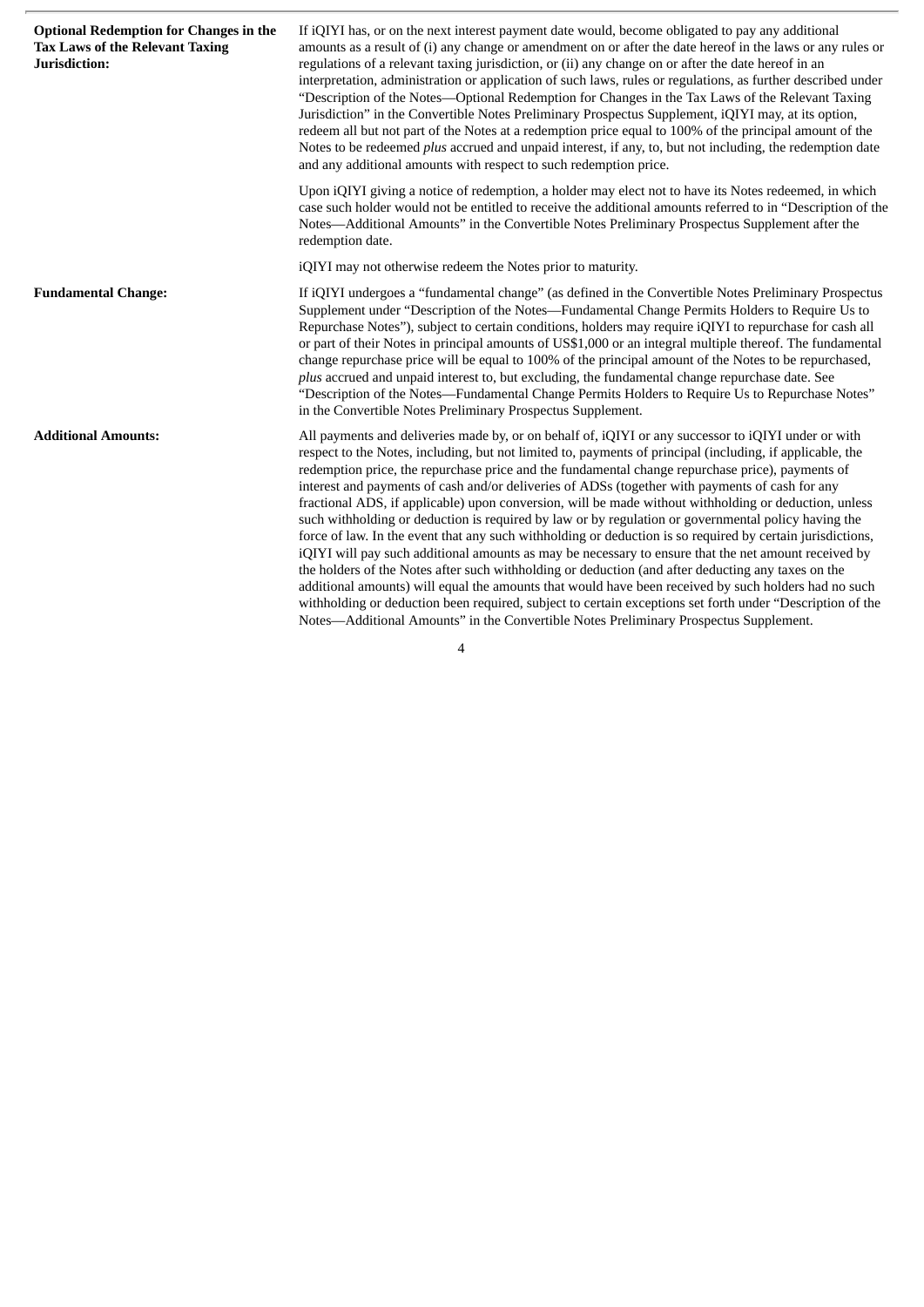**Adjustment to ADSs Delivered upon Conversion upon a Make-Whole Fundamental Change or iQIYI's Election to Redeem the Notes for Changes in Tax Laws:**

> The following table sets forth the number of additional ADSs to be received per US\$1,000 principal amount of the Notes that are converted in connection with (i) a "make-whole fundamental change" as described in the Convertible Notes Preliminary Prospectus Supplement, based on the ADS price and effective date of the make-whole fundamental change or (ii) iQIYI's election to redeem the Notes in respect of a change in tax law, determined as if the holder had elected to convert its Notes in connection with a "make-whole fundamental change," the applicable redemption reference date were the "effective date" and the applicable redemption reference price were the "ADS price", as described in the Convertible Notes Preliminary Prospectus Supplement:

|                       | <b>ADS</b> price |                  |                  |                  |                  |                  |                  |                  |                  |                  |                   |                   |
|-----------------------|------------------|------------------|------------------|------------------|------------------|------------------|------------------|------------------|------------------|------------------|-------------------|-------------------|
| <b>Effective date</b> | <b>US\$17.50</b> | <b>US\$20.00</b> | <b>US\$22.31</b> | <b>US\$25.00</b> | <b>US\$30.00</b> | <b>US\$40.00</b> | <b>US\$50.00</b> | <b>US\$60.00</b> | <b>US\$70.00</b> | <b>US\$80.00</b> | <b>US\$100.00</b> | <b>US\$125.00</b> |
| December 21, 2020     | 12.3249          | 10.0285          | 8.5038           | 7.1948           | 5.5630           | 3.7935           | 2.8512           | 2.2590           | .8477            | .5433            | 1.1194            | 0.7798            |
| December 15, 2021     | 12.3249          | 9.7760           | 8.1004           | 6.7104           | 5.0557           | 3.3715           | 2.5176           | .9918            | .6299            | .3629            | 0.9921            | 0.6954            |
| December 15, 2022     | 12.3249          | 9.4100           | 7.5289           | 6.0508           | 4.4067           | 2.8678           | 2.1296           | .6837            | .3789            | 1.1546           | 0.8436            | 0.5947            |
| December 15, 2023     | 12.3249          | 8.6605           | 6.5666           | 5.0880           | 3.5890           | 2.2838           | .6870            | .3337            | .0939            | 0.9176           | 0.6730            | 0.4772            |
| December 15, 2024     | 12.3249          | 7.0005           | 5.2945           | 4.0012           | 2.6707           | 1.6160           | 1.1864           | 0.9405           | 0.7737           | 0.6506           | 0.4793            | 0.3417            |
| December 15, 2025     | 12.3249          | 6.2385           | 4.0964           | 2.6628           | .4863            | 0.8385           | 0.6234           | 0.4987           | 0.4120           | 0.3474           | 0.2567            | 0.1839            |
| December 15, 2026     | 12.3249          | 5.1820           | 0.0000           | 0.0000           | 0.0000           | 0.0000           | 0.0000           | 0.0000           | 0.0000           | 0.0000           | 0.0000            | 0.0000            |

The exact ADS prices and effective dates may not be set forth in the table above, in which case:

- If the ADS price is between two ADS prices in the table or the effective date is between two effective dates in the table, the number of additional ADSs will be determined by a straight-line interpolation between the number of additional ADSs set forth for the higher and lower ADS prices and the earlier and later effective dates, as applicable, based on a 365-day year.
- If the ADS price is greater than US\$125.00 per ADS (subject to adjustment in the same manner as the ADS prices set forth in the column headings of the table above as set forth in the Convertible Notes Preliminary Prospectus Supplement), no additional ADSs will be added to the conversion rate.
- If the ADS price is less than US\$17.50 per ADS (subject to adjustment in the same manner as the ADS prices set forth in the column headings of the table above as set forth in the Convertible Notes Preliminary Prospectus Supplement), no additional ADSs will be added to the conversion rate.

Notwithstanding the foregoing, in no event will the conversion rate per US\$1,000 principal amount of the Notes exceed 57.1428 ADSs, subject to adjustment in the same manner as the conversion rate as set forth under "Description of the Notes—Conversion Rights—Conversion Rate Adjustments" in the Convertible Notes Preliminary Prospectus Supplement.

iOIYI has filed a registration statement (including the Preliminary Prospectus Supplements each dated December 15, 2020 and the accompanying base prospectus dated December 15, 2020) with the Securities and Exchange Commission, or SEC, for the offerings to which this communication relates. Before you invest, you should read the applicable Preliminary Prospectus Supplement, the accompanying base prospectus in that registration statement and other documents iQIYI has filed with the SEC for more complete information about iOIYI and the offerings. You may get these documents for free by visiting EDGAR on the SEC website at www.sec.gov. Alternatively, the issuer, any underwriter or any dealer participating in the offering will arrange to send you the prospectus and prospectus supplement if you request it by calling Goldman Sachs & Co. LLC, an affiliate of Goldman Sachs (Asia) L.L.C., toll-free at 1-866-471-2526, BofA Securities, Inc., toll-free at **1-800-294-1322 or J.P. Morgan Securities LLC, toll free at 1-866-803-9204.**